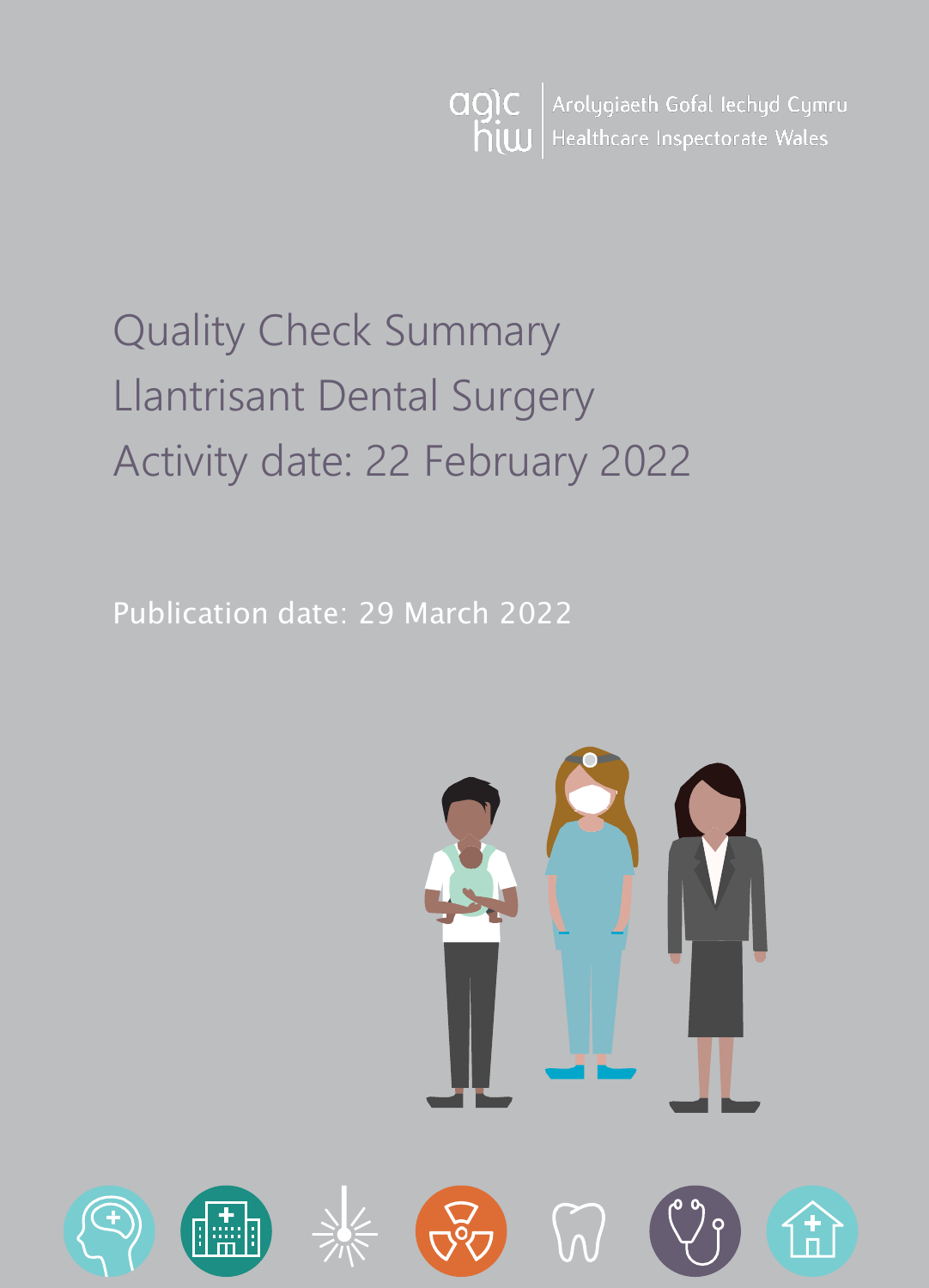This publication and other HIW information can be provided in alternative formats or languages on request. There will be a short delay as alternative languages and formats are produced when requested to meet individual needs. Please contact us for assistance.

Copies of all reports, when published, will be available on our website or by contacting us:

In writing:

Communications Manager Healthcare Inspectorate Wales Welsh Government Rhydycar Business Park Merthyr Tydfil CF48 1UZ

Or via

Phone: 0300 062 8163 Email: [hiw@gov.wales](mailto:hiw@gov.wales) Website: [www.hiw.org.uk](http://www.hiw.org.uk/)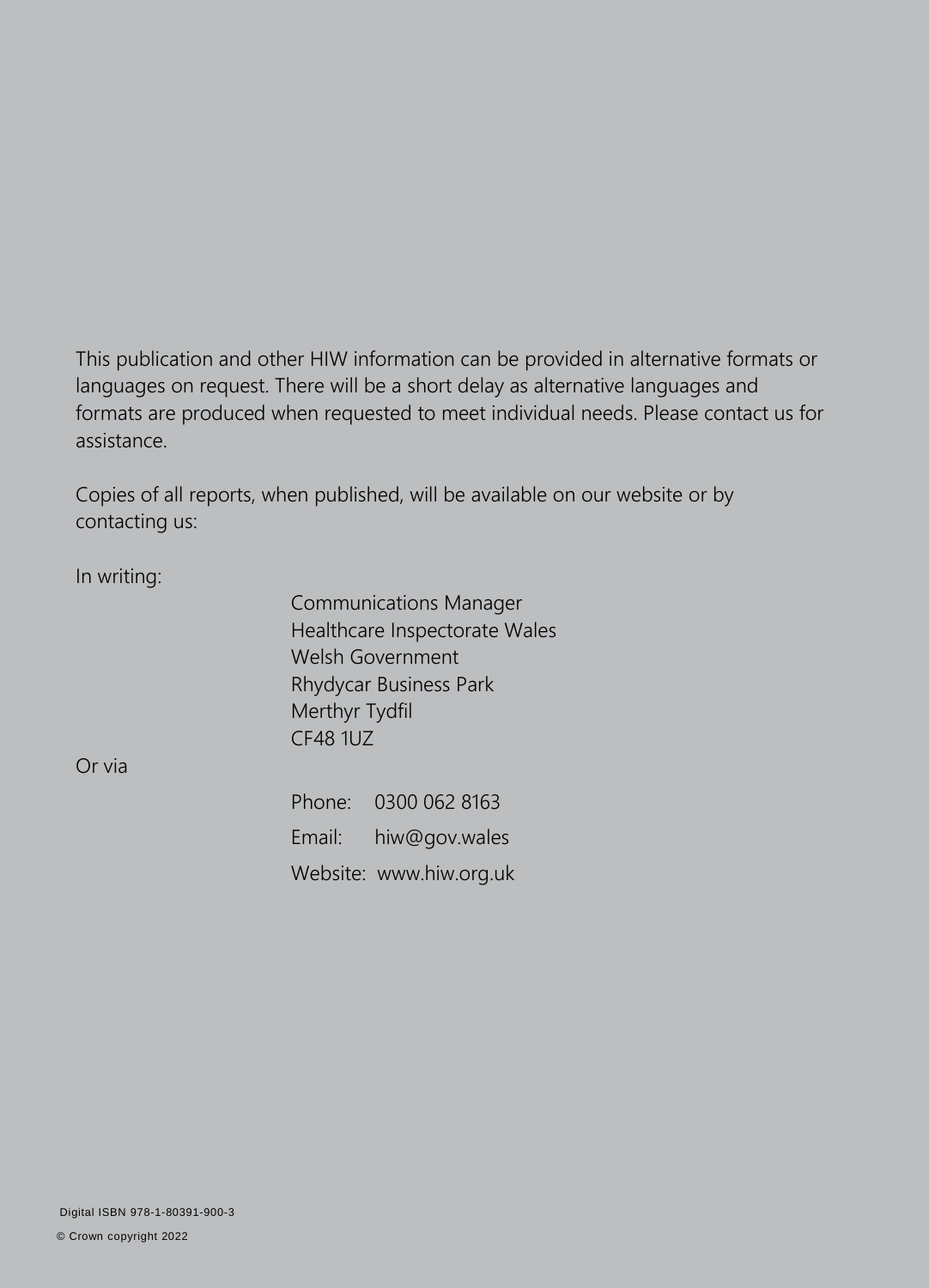# **Quality Check Summary**

# **Our approach**

Healthcare Inspectorate Wales (HIW) undertook a remote quality check of Llantrisant Dental Surgery as part of its programme of assurance work. Llantrisant Dental Surgery provides services to patients in the Llantrisant area. The practice forms part of dental services provided within the area served by Cwm Taf Morgannwg University Health Board. The practice provides care and treatment to NHS patients only.

HIW's quality checks form part of a new tailored approach to assurance and are one of a number of ways in which it examines how healthcare services are meeting the Health and Care Standards 2015 and other relevant regulations. Feedback is made available to service representatives at the end of the quality check, in a way which supports learning, development and improvement at both operational and strategic levels.

Quality checks are a snapshot of the standards of care within healthcare services. They are conducted entirely offsite and focus on three key areas; infection prevention and control, governance (specifically around staffing) and the environment of care. The work explores arrangements put in place to protect staff and patients from COVID 19, enabling us provide fast and supportive improvement advice on the safe operation of services during the pandemic. More information on our approach to assurance and inspections can be found [here.](https://hiw.org.uk/covid-19-response-and-our-approach-assurance-and-inspection)

We spoke to the principal dentist, who is also the owner of Llantrisant Dental Surgery, on 22 February 2022, who provided us with information and evidence about their service. We used the following key lines of enquiry:

- What changes have been implemented in light of COVID-19 to ensure infection prevention and control standards are maintained?
- How is the practice ensuring that all patients (including vulnerable/at risk groups) are able to access services appropriately and safely
- How does the practice meet the needs of Welsh speaking patients when accessing healthcare services in the medium of Welsh?
- How has the practice and the services it provides adapted during this period of COVID-19?
- How does the practice ensure that equality and a rights based approach are embedded across the service?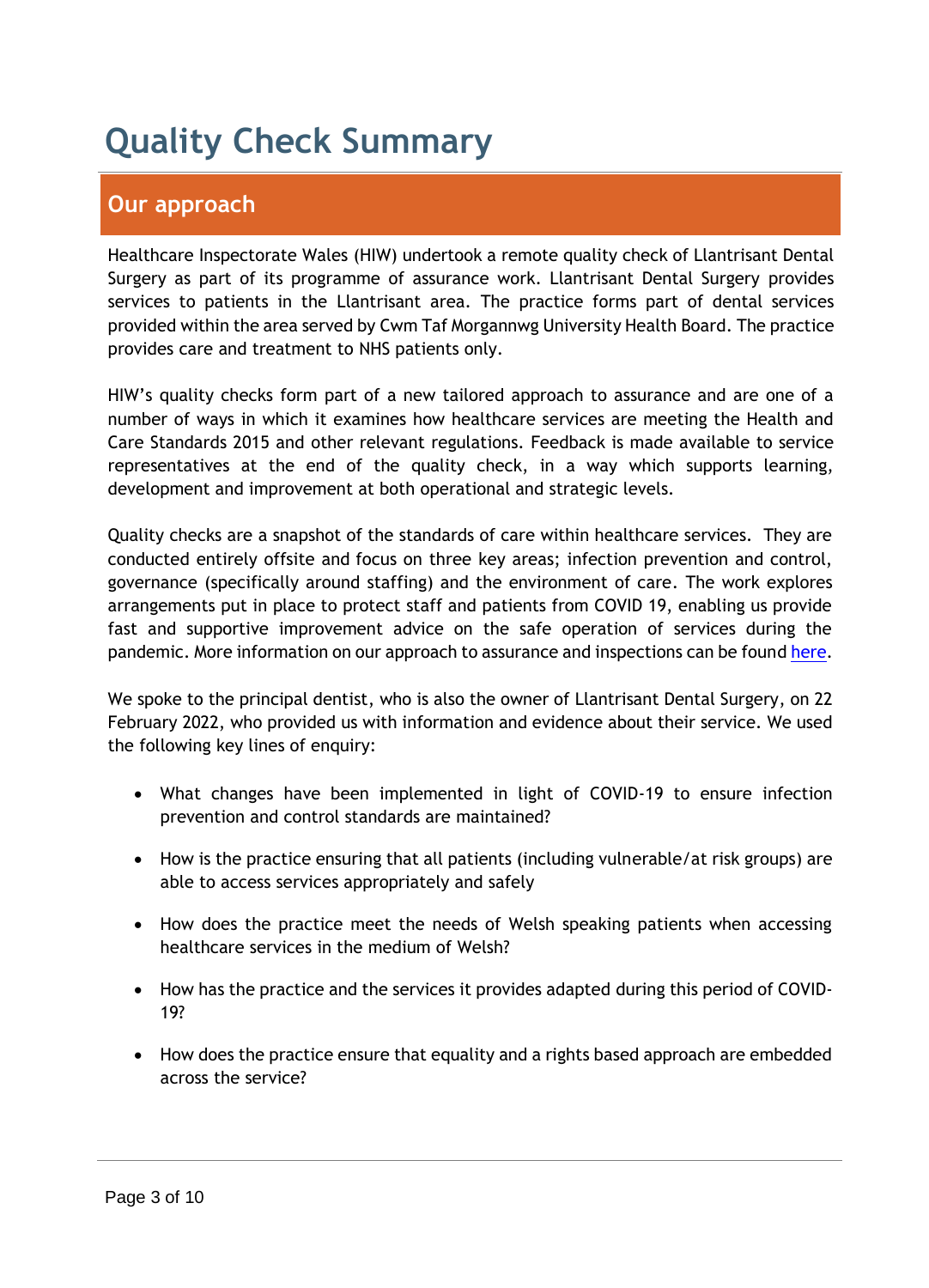# **Environment**

During the quality check, we considered how the service has responded to the challenges presented by COVID-19 and how the service has designed and managed the environment of care to keep it as safe as possible for patients, staff and visitors.

The key documents we reviewed included:

• The practice's environmental risk assessment.

We also questioned the service representatives on the changes they have made to make sure patients continue to receive care and treatment according to their needs.

#### **The following positive evidence was received:**

We found that the service has conducted relevant risk assessments and updated relevant policies and procedures to meet the additional demands stemming from the COVID-19 pandemic.

We were told that, at the beginning of the COVID-19 pandemic, the practice environment had been assessed to aid and improve infection control. We were told that the following changes were made:

- Implemented clear desk procedures and unnecessary items were removed from the surgery, reception and waiting area
- Social distancing signage displayed
- Hand sanitiser dispensers provided at various locations
- Cough and sneeze posters displayed
- Protective screen installed at reception.

All patients who need to see the dentist attend the practice by invitation and pre-booked appointment only. We were informed that staff admitting patients onto the premises wear appropriate personal protective equipment (PPE), and that all patients who require treatment are screened for symptoms of COVID-19.

In order to protect staff and patients at the practice, we were told that the front door is locked at all times to prevent members of the public from entering unattended and without an appointment. We were told that appropriate notices and signs are on display at the practice.

The principal dentist confirmed that all leaflets and signs displayed at the practice are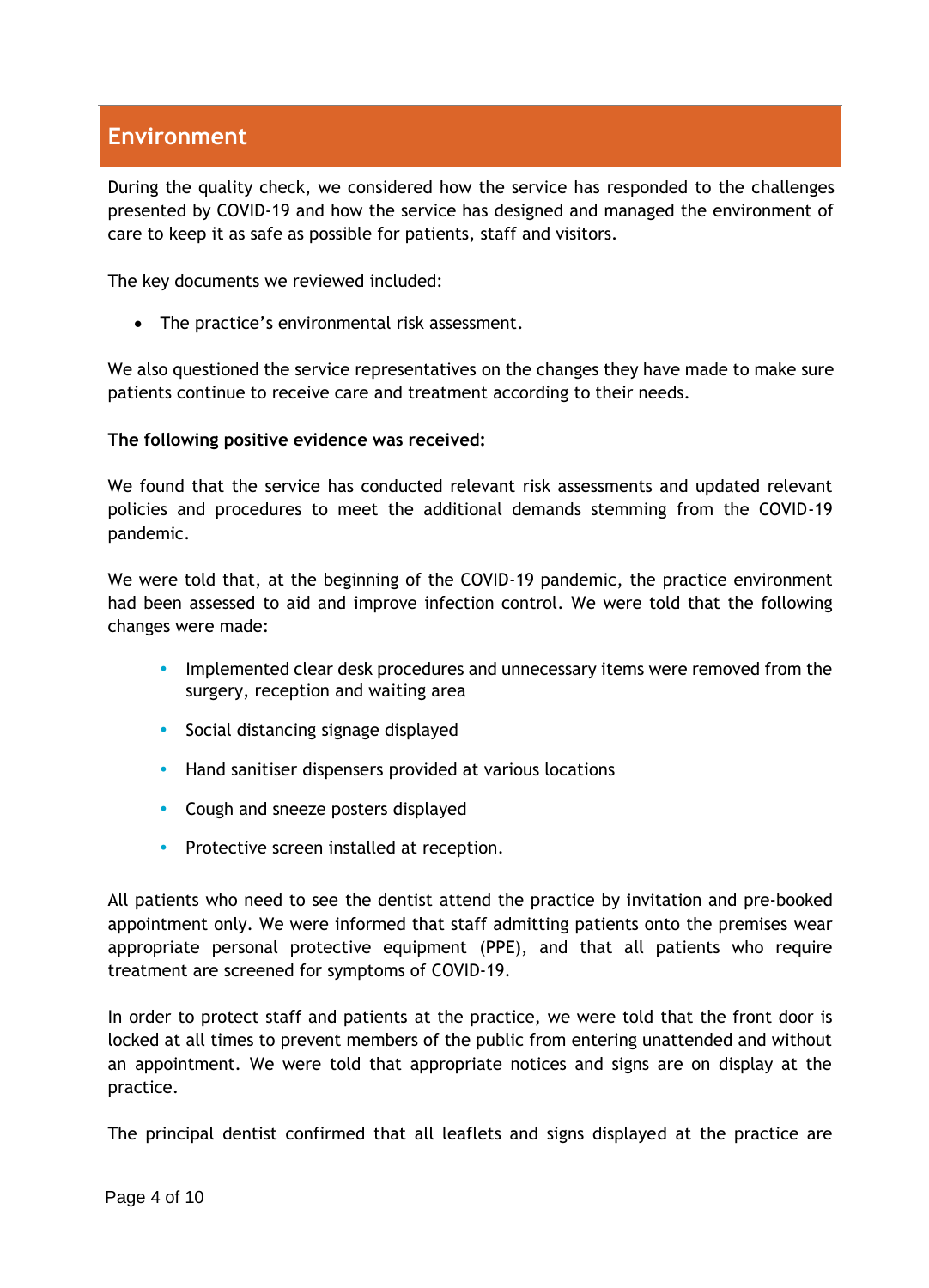bilingual. We were told that the practice has one clinician who is a fluent Welsh speaker, which helps to meet the needs of Welsh speaking patients who wish to communicate in their preferred language. We were also informed that the practice has access to translation services. However, we were told that these services are not being promoted. We were informed, after the quality check call, that arrangements had been made for these services to be promoted at the practice using the Iaith Gwaith brand. The Iaith Gwaith brand is an easy way of promoting Welsh services by identifying Welsh speakers.

#### **The following areas for improvement were identified:**

We were provided with details of staff training records and it was noted that not all staff had received fire safety training. The principal dentist must arrange for all staff at the practice to receive fire safety training.

We also recommend that the receptionist undertakes training in safeguarding and data protection.

## **Infection prevention and control**

During the quality check, we considered how the service has responded to the challenges presented by COVID-19, and how well it manages and controls the risk of infection to help keep patients, visitors and staff safe.

The key documents we reviewed included:

- Surgery cleaning schedule checklist
- Cleaning policy and cleaning schedules
- Decontamination audit
- Records of daily checks of the autoclave
- Records of daily checks of ultrasonic bath
- Manual cleaning procedures.

#### **The following positive evidence was received:**

The principal dentist confirmed that all staff have a clear understanding of the latest guidance for the dental management of patients in Wales during C-19 pandemic recovery<sup>1</sup>. The guidance is intended for use by all general dental care settings in Wales.

It was confirmed that all staff have received a detailed COVID-19 risk assessment<sup>2</sup> to assess the personal risks of continuing to carry out their role during the COVID-19 pandemic.

 <sup>1</sup> [Dental management of patients during COVID-19 recovery | GOV.WALES](https://gov.wales/dental-management-patients-during-covid-19-recovery)

<sup>&</sup>lt;sup>2</sup> This Risk Assessment Tool has been developed to help people working in the NHS and Social Care in Wales to see if they are at higher risk of developing more serious symptoms if they come into contact with the COVID-19 virus.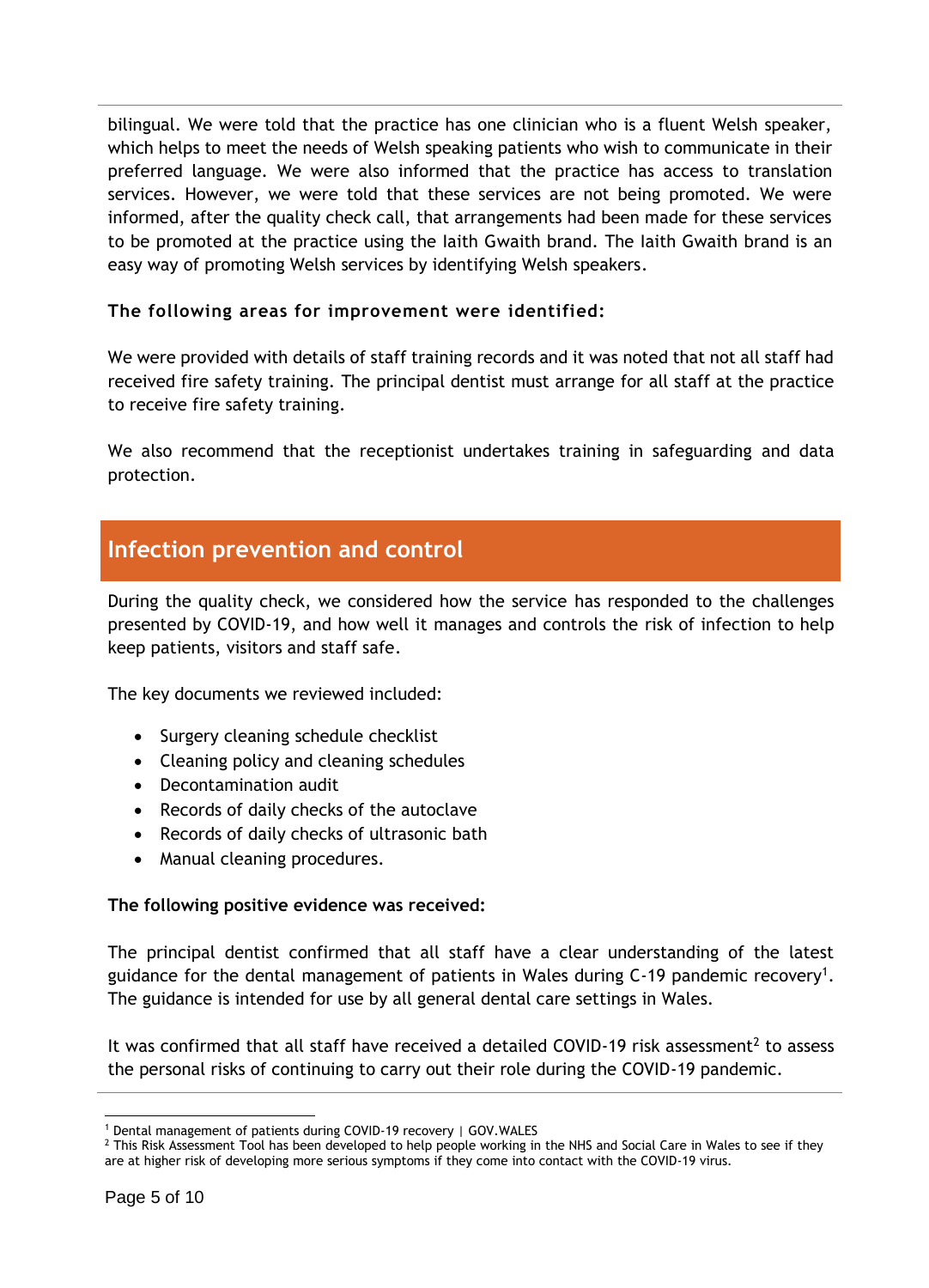It was also confirmed that staff who are required to use filtering face piece 3 (FFP3)<sup>3</sup> masks have been fit tested to ensure the mask fits properly and will offer adequate protection.

We saw evidence that the practice has a daily maintenance programme for checking the sterilisation equipment. A logbook was in place for the autoclave<sup>4</sup> and the ultrasonic bath<sup>5</sup> evidencing that the start and end of the day safety checks were taking place.

We were told that the use of PPE has been optimised with adequate stocks sourced and monitored on a weekly basis by the principal dentist.

We saw evidence that cleaning schedules for the surgery and the practice environment are in place and daily checklists maintained.

#### **The following areas for improvement were identified:**

We saw evidence that a combined decontamination and infection control audit had been completed on 20 December 2021. However, we noted that the audit had been based on the British Dental Association (BDA) audit tool. We recommend that the practice completes the Health Education and Improvement Wales<sup>6</sup> audit tool which is aligned to the Welsh Health Technical Memorandum (WHTM) 01-05 guidance<sup>7</sup>. This will ensure that any differences between the standards in England and Wales are identified.

### **Governance / Staffing**

As part of this standard, HIW questioned the service representatives about how, in the light of the impact of COVID-19, they have adapted their service. We explored whether management arrangements ensure that staff are suitable in their roles and are appropriately trained in order to provide safe and effective care.

The key documents we reviewed included:

- Patient Information Leaflet
- Ionising Radiation (Medical Exposure) Regulations (IRMER) audit
- Record card audit

 $\overline{a}$ <sup>3</sup> FFP3 respirators are designed to protect the wearer from breathing in small airborne particles which might contain viruses.

<sup>4</sup> Autoclaves are items of equipment that are used in dental practices to sterilize all of the instruments and all of the materials used in professional procedures.

<sup>5</sup> Ultrasonic cleaner removes bioburden by using sound waves generated by electrical energy. As the sound waves move through the liquid cleaning solution, they cause the formation and bursting of millions of small bubbles.

<sup>6</sup> Health Education and Improvement Wales (HEIW) is dedicated to transforming the workforce for a healthier Wales. They are a Special Health Authority within NHS Wales and sit alongside Health Boards and Trusts.

 $7$  WHTM 01-05 includes information on an audit of compliance with decontamination. The audit has been developed by dentists in Wales and is supported by the Dental Section, HEIW.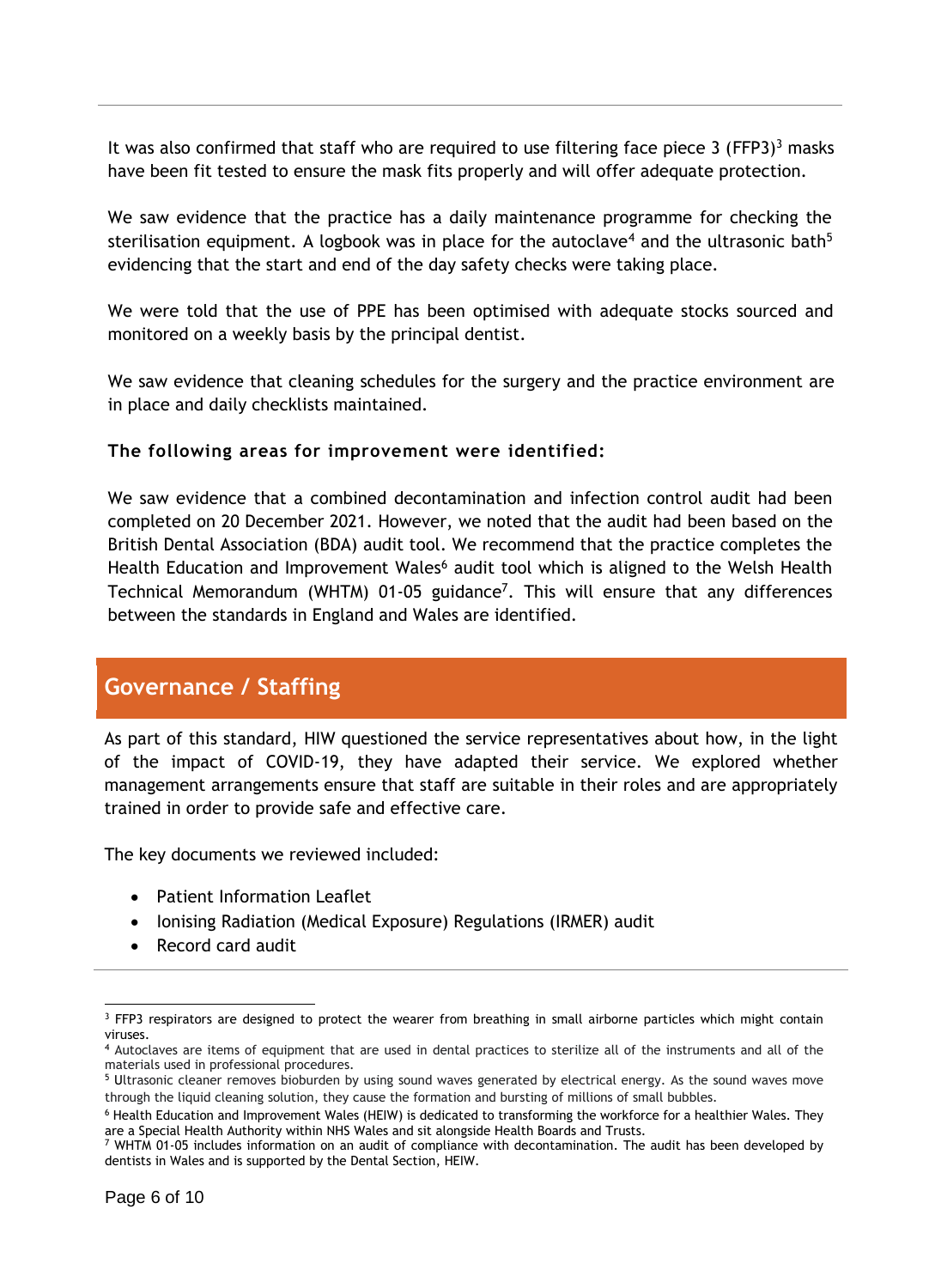- Informed consent policies / procedures
- COVID-19 policy
- Business continuity plan
- Mandatory training completion rates for all staff.

#### **The following positive evidence was received:**

The owner / principal dentist of Llantrisant Dental Surgery takes overall responsibility for management of the practice. The practice consists of one dentist, one dental nurse and a receptionist, all of whom had worked together at the practice for approximately 15 years. This meant that patients received care from staff who were familiar with the service and ethos of the practice.

The principal dentist spoke highly of the practice staff and how they have responded to the needs of the practice, the patients and in supporting each other during the COVID-19 pandemic.

We were provided with evidence which confirmed that all clinical staff have attended training on a range of topics relevant to their roles and in order to meet the Continuing Professional Development (CPD) requirements.

We were provided with a copy of the patient information leaflet which included relevant information about the services being offered.

It was evident that the practice was seeking to continuously improve the service provided to patients. We were provided with copies of relevant audits that had recently been completed, such as cross infection, clinical notes and X-rays.

We were provided with a sample of the practice's policies and procedures. We saw that these had been reviewed during the year and we also saw that they contained a review date.

We saw that the practice had recently reviewed their business continuity plan to ensure continuity of service provision and safe care of patients during the pandemic.

We were told that there are no current staff sicknesses and there are no current vacancies at the practice.

#### **The following areas for improvement were identified:**

The principal dentist confirmed that the emergency drugs and equipment are stored securely and in a location making them immediately available in the event of a medical emergency (patient collapse) at the practice. The principal dentist confirmed that a system was in place to check the equipment and emergency drugs on a monthly basis. We were also told that the oxygen cylinder and the defibrillator are checked on a daily basis. In accordance with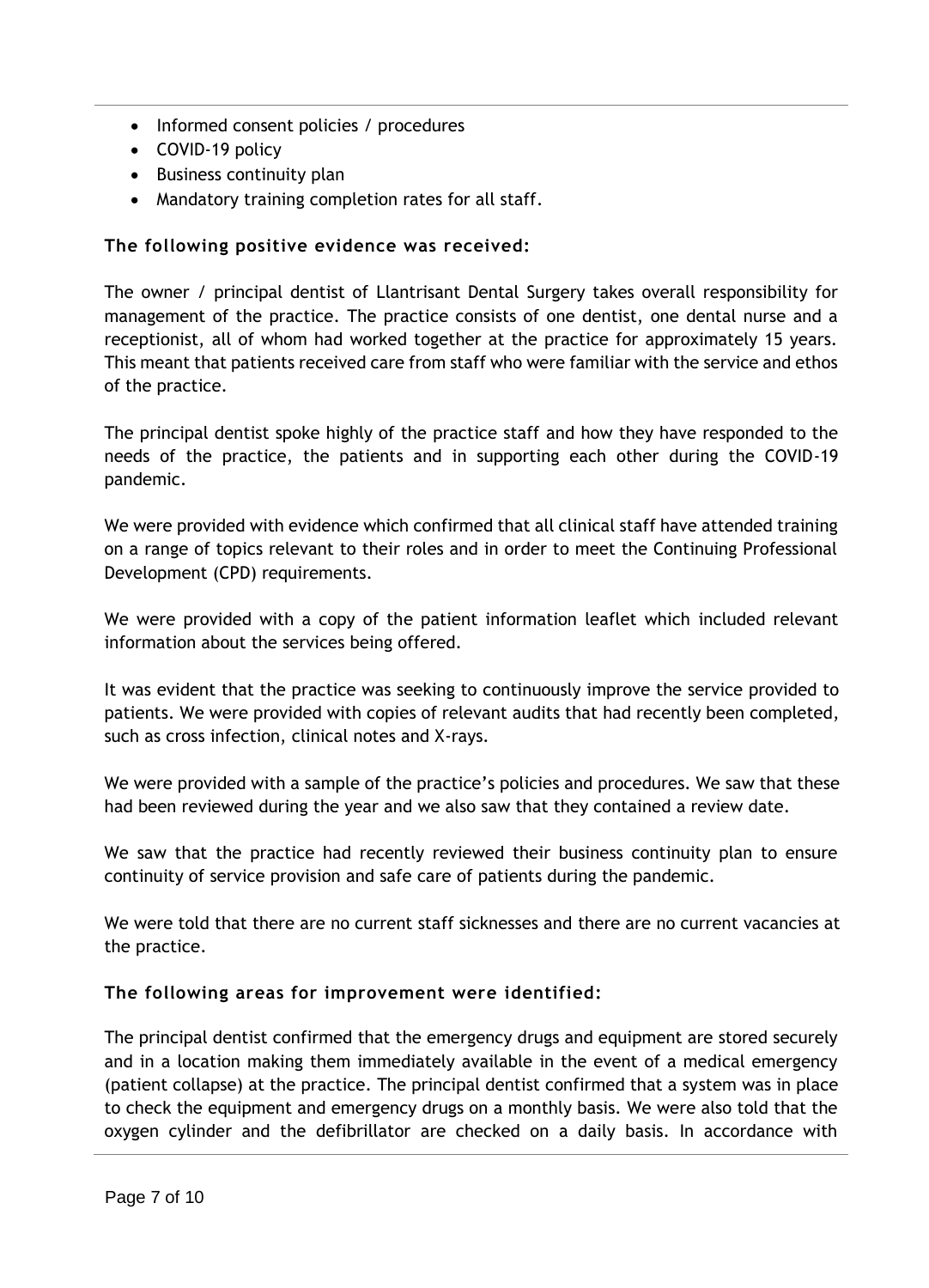standards set out by the Resuscitation Council (UK) we recommend that the practice undertakes weekly checks of the equipment and emergency drugs to ensure they remain in date and ready for use.

# **What next?**

Where we have identified areas for improvements during our quality check and require the service to tell us about the actions taken to address these, an improvement plan providing details will be provided at the end of this quality check summary.

Where an improvement plan is required, it should:

- Ensure actions taken in response to the issues identified are specific, measurable, achievable, realistic and timed
- Include enough detail to provide HIW and the public with assurance that the areas for improvements identified will be sufficiently addressed
- Ensure required evidence against stated actions is provided to HIW within three months of the quality check.

As a result of the findings from this quality check, the service should:

- Ensure that the areas for improvements are not systemic across other areas within the wider organisation
- Provide HIW with updates where actions remain outstanding and/or in progress, to confirm when these have been addressed.

The improvement plan, once agreed, will be published on HIW's website.

If no areas for improvement were identified during this quality check, an improvement plan will not be required, and only the quality check summary report will be published on HIW's website.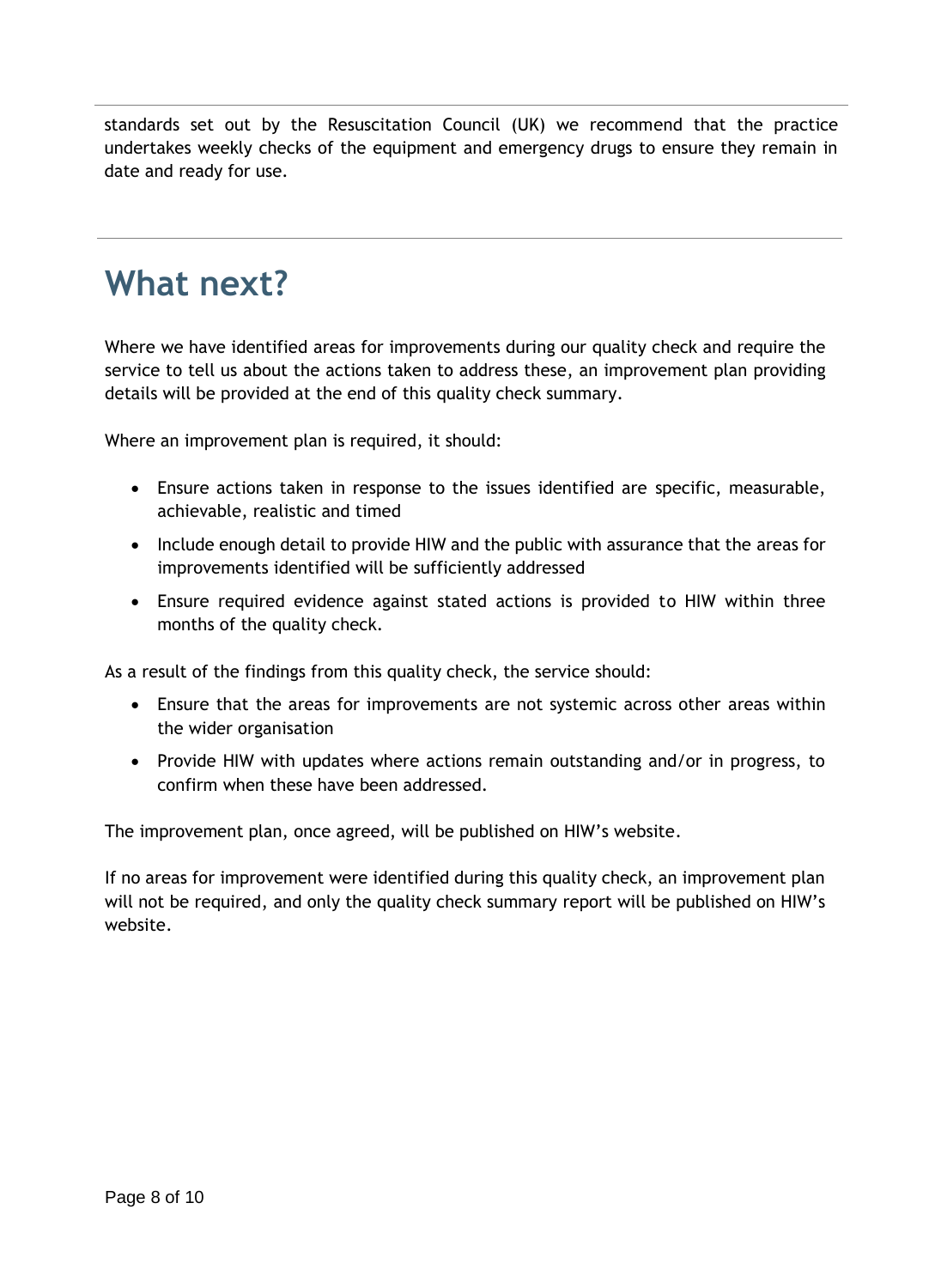# **Improvement plan**

### **Setting: Llantrisant Dental Surgery**

### **Date of activity: 22 February 2022**

The table below includes improvements identified during the Quality Check, where we require the service to complete an improvement plan telling us about the actions they are taking to address these areas.

Please note, all actions are expected to be complete within three months of the Quality Check and the final version of the Improvement Plan is to be submitted via Objective Connect once complete.

| <b>Reference</b><br><b>Number</b> | <b>Improvement needed</b>                                                                                                                                                                                         | Standard/<br><b>Regulation</b> | <b>Service Action</b>                                                                 | <b>Responsible</b><br><b>Officer</b> | <b>Timescale</b>                      |
|-----------------------------------|-------------------------------------------------------------------------------------------------------------------------------------------------------------------------------------------------------------------|--------------------------------|---------------------------------------------------------------------------------------|--------------------------------------|---------------------------------------|
|                                   | The principal dentist must arrange<br>for all staff at the practice to<br>receive fire safety training.<br>We also recommend that the<br>receptionist undertakes training in<br>safeguarding and data protection. | Standard 7.1<br>Workforce      | All training required will be<br>within the next<br>completed<br>month                | Huw Wilding                          |                                       |
| $\overline{2}$                    | We recommend that the practice<br>completes the Health Education<br>and Improvement Wales audit tool<br>which is aligned to the Welsh<br>Health Technical Memorandum<br>(WHTM) 01-05 guidance.                    | (WHTM) 01-05                   | HEIW have been contacted.<br>Information received. Audit will<br>be started very soon | Huw Wilding                          | Within<br>the<br>few<br>next<br>weeks |